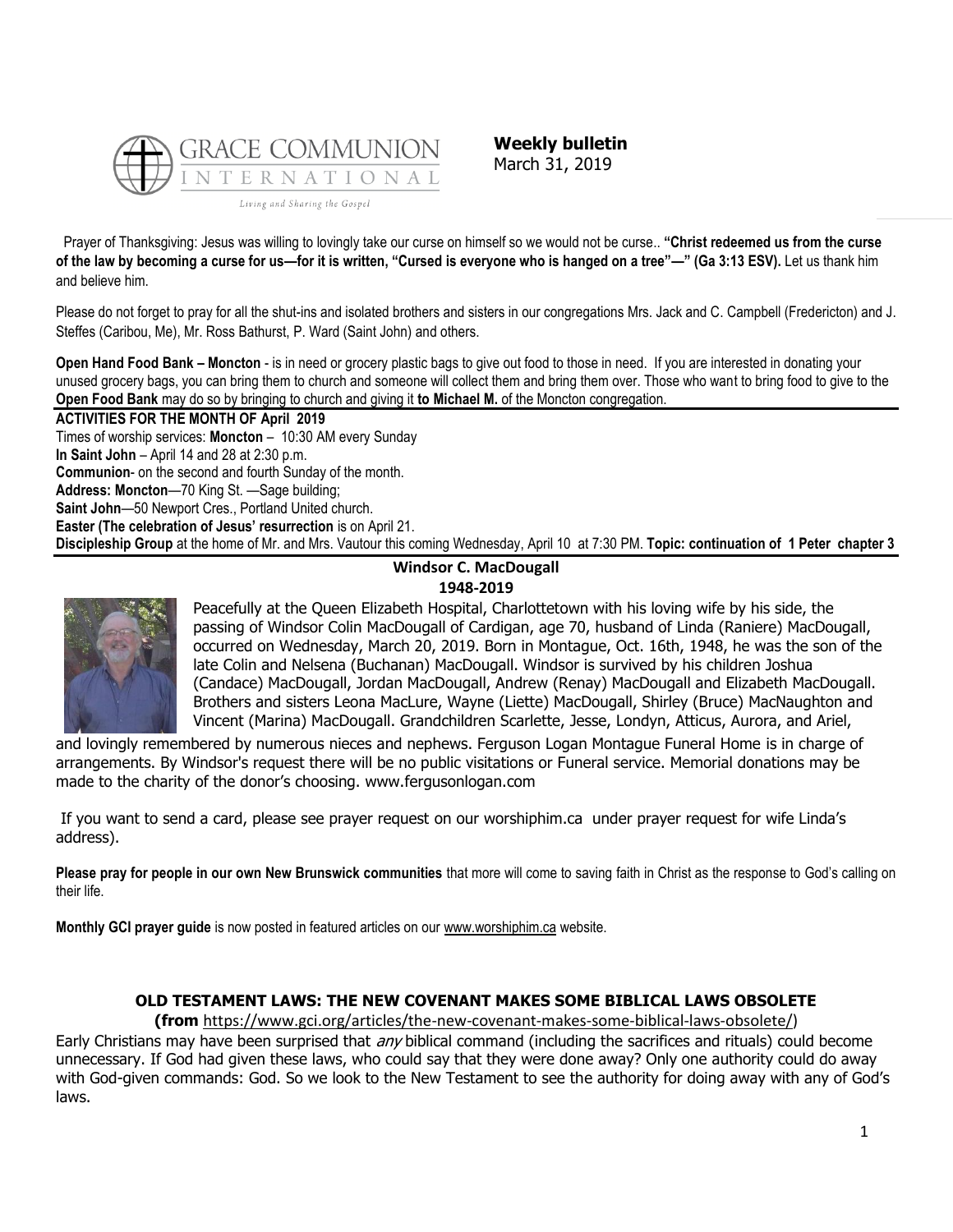The New Testament does not itemize all the valid Old Testament laws, nor all the obsolete ones. Some laws (unclean meats, sin sacrifices, washings) are mentioned; others (tassels on garments, grain offerings) are not. The New Testament quotes some Old Testament commands with approval; others are quoted as being inadequate or in need of replacement [\(Matthew 5:31-37\)](https://biblia.com/bible/niv/Matt%205.31-37). Commands from Leviticus and Deuteronomy are quoted as valid, for example, while other commands from the same sections are treated as obsolete. Some are moral and eternal; others are not.

#### **A large category**

Although the New Testament cites many individual Old Testament laws as valid, it does not specify a general category as permanently valid. However, when it declares laws obsolete, it uses large categories. In Acts 15, it is "the Law of Moses." In [1 Corinthians 9:20](https://biblia.com/bible/niv/1%20Cor%209.20), it is "the law." In [Galatians 3:17](https://biblia.com/bible/niv/Gal%203.17), it is "the law" that came 430 years after Abraham, that is, at the time of Moses. In [Ephesians 2:15](https://biblia.com/bible/niv/Eph%202.15) it is "the law with its commandments and ordinances," the law that separated Jews from Gentiles. In [Hebrews 8:13](https://biblia.com/bible/niv/Heb%208.13) it is the Sinai covenant. Although various terms are used, there is a consistency in what is meant. A large category of law is being declared obsolete. That does not mean that every command within the category is obsolete, but the package itself is.

What is the New Testament explanation for this significant change in divinely given laws? It is a change in covenants, or the agreements between God and humanity.

Why should the death of Christ cause God-given laws to become outdated? The Bible gives a simple explanation: Christ brought a new covenant. The book of Hebrews makes this clear in chapters 7 to 10. Although the focus in Hebrews is on the ceremonial laws relevant to the priesthood, the conclusion is more broadly stated  $-$  it is the covenant itself that is obsolete (8:13). A new covenant has replaced the Sinai-Moses covenant. The new covenant has some similarities to the old, but it is a new covenant.

Hebrews uses strong terms: laws are set aside, changed, abrogated, abolished, because one covenant has ended and another has begun. Of course, since the old and the new covenants were given by the same God, we should expect some similarities. We should expect moral laws to be found in both covenants. It should be no surprise that laws against adultery, which existed before Abraham, should also be included in the Sinai covenant, a later and larger package of laws. But we accept those laws as valid today not because they were given to Moses (the fact that a law was given to Moses does not automatically make it valid), but for other reasons.

Paul tells us that the Law of Moses was a temporary addition to the Abrahamic promises [\(Galatians 3:16-25\)](https://biblia.com/bible/niv/Gal%203.16-25). The Sinai covenant, which includes civil laws and ceremonial laws, was designed to come to an end when Christ came. The Scriptures are not annulled, of course, but the laws there are no longer binding.

This is brought out especially clearly in the book of Galatians, chapters 3 and 4. Let's go through these chapters verse by verse, to make sure that we are getting each verse in its context.

#### **Galatians 3: the law and the Spirit**

Paul, who had seen many things in his ministry, was flabbergasted with the Galatian Christians. He was aghast that they were being persuaded by a foolish idea. He wrote a strongly worded letter to stop this nonsense. In 3:1 he wrote: "You foolish Galatians! Who has bewitched you? Before your very eyes Jesus Christ was clearly portrayed as crucified." Here's the starting point, Paul says: Jesus Christ has been crucified. That is the foundation on which we build. His crucifixion changes everything, as Paul will explain.

"I would like to learn just one thing from you," Paul writes. "Did you receive the Spirit by observing the law, or by believing what you heard?" (verse 2). Obviously, they received the Spirit through faith, by accepting what they heard. This is another foundational point. Paul was astounded that the Galatians did not see the consequences of their experience with the Spirit. But apparently someone was telling them that they were saved only if they observed "the law." "Are you so foolish? After beginning with the Spirit, are you now trying to attain your goal by human effort?" (verse 3). The Galatian Christians were apparently being taught that they needed to add the law to their faith. False teachers were saying that they needed to progress further in the faith by observing the Torah. They were teaching circumcision and the entire Law of Moses [\(Galatians 5:2-3;](https://biblia.com/bible/niv/Gal%205.2-3) [Acts 15:5\)](https://biblia.com/bible/niv/Acts%2015.5).

Paul says this is a ridiculous idea  $-$  if a person is given the Holy Spirit on the basis of faith, without deserving this gift, then Christianity is based on faith, and there is no place for works as far as salvation is concerned. (Paul will later comment on how Christians should behave in response to Christ's work, but here he makes it clear that salvation is on the foundation of faith in what Christ has done.) Our goal cannot be attained by human effort, and that is why Jesus died on the cross. Whatever work had to be done, he did on the cross. That is our foundation.

Paul asks, "Does God give you his Spirit and work miracles among you because you observe the law, or because you believe what you heard?" ([Galatians 3:5\)](https://biblia.com/bible/niv/Gal%203.5). The people had seen miracles in their midst. And it came on the basis of faith, not of works of the Law.

#### **Abraham**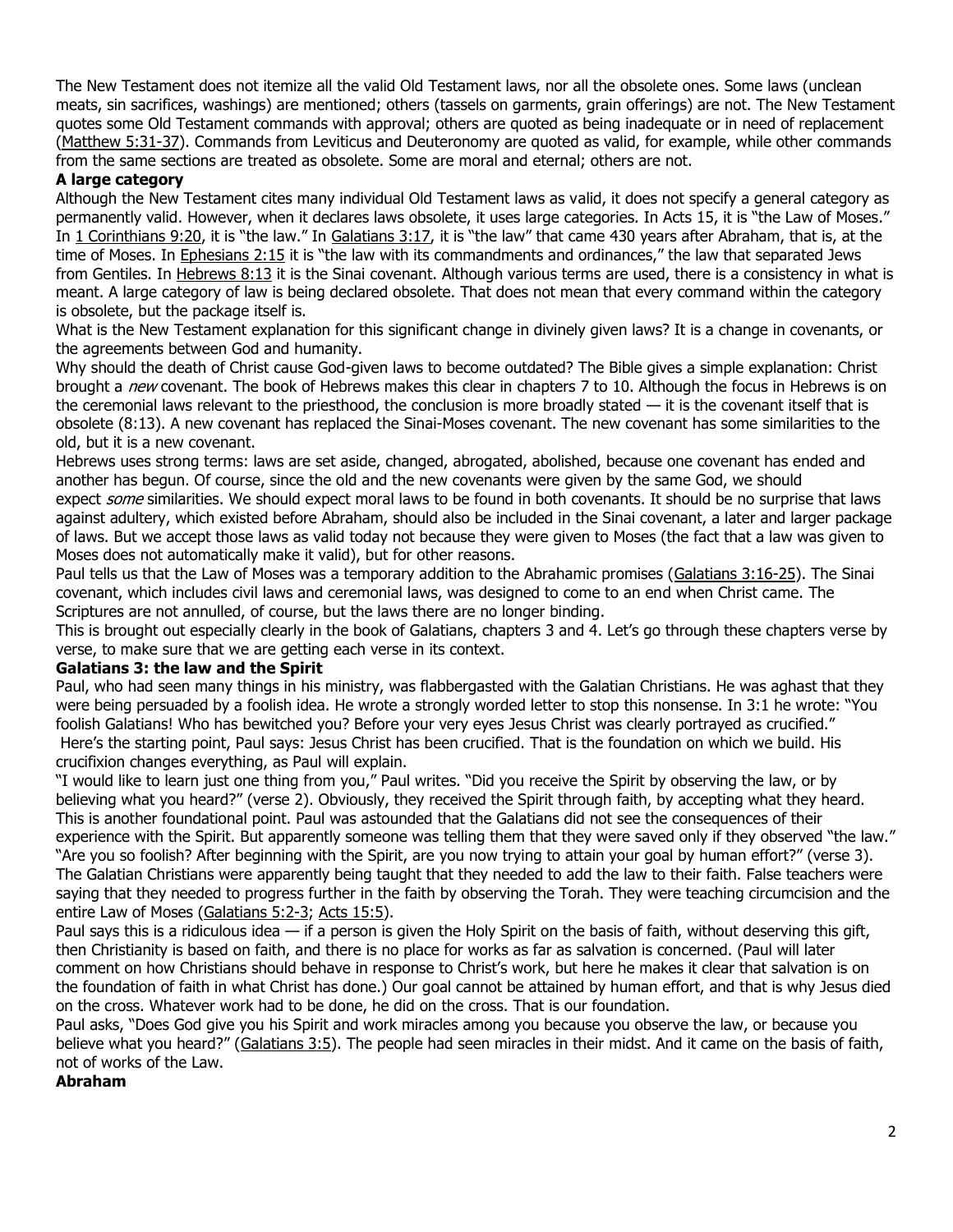Paul then supports his argument from the Torah itself. "Consider Abraham," he said, quoting from [Genesis 15:6](https://biblia.com/bible/niv/Gen%2015.6): "He believed God, and it was credited to him as righteousness." Paul concludes, "Understand, then, that those who believe are children of Abraham" ([Galatians 3:6-7\)](https://biblia.com/bible/niv/Gal%203.6-7).

Paul's point is that even in the Old Testament, a right relationship with God came through faith. Abraham was accounted righteous on the basis of faith, not because of his obedience. If we have faith, then we are accepted just as Abraham was.

Can non-Jewish people really have a relationship with God on that kind of basis? Yes, says Paul, and he again quotes the Torah: "The Scripture foresaw that God would left the Gentiles by faith, and announced the gospel in advance to Abraham: 'All nations will be blessed through you'" (verse 8). The Torah says that non-Jews will be blessed through Abraham — and that blessing is by faith, not by the law. Abraham did not need to be given the Law of Moses, and his spiritual followers do not need it, either.

Paul concludes, "Those who have faith are blessed along with Abraham, the man of faith" (verse 9). God's blessing is by faith.

# **The Law vs. faith**

The law brings penalties, not blessing. "All who rely on observing the law are under a curse, for it is written: 'Cursed is everyone who does not continue to do everything written in the Book of the Law'" (verse 10). The law is not a way to earn favor with God. It functions in the reverse way, since we all fall short of its demands. If we think we have to observe the Torah, if we want to be under the law, we will be under its condemnation.

"No one is justified before God by the law, because, 'The righteous will live by faith.' The law is not based on faith; on the contrary, 'The man who does these things will live by them'" (verses 11-12). Paul is contrasting faith and law. Righteous people should live by faith [\(Habakkuk 2:4\)](https://biblia.com/bible/niv/Hab%202.4), but the law is based on performance [\(Leviticus 18:5\)](https://biblia.com/bible/niv/Lev%2018.5). The law emphasizes human effort, but salvation is given by grace through faith in what Jesus has done.

Law-keeping cannot earn us God's favor. If we look to it, it can bring only a curse, since we all fall short. But even in the curse, there is good news — in the crucifixion of Christ: "Christ redeemed us from the curse of the law by becoming a curse for us, for it is written: 'Cursed is everyone who is hung on a tree'" (verse 13, quoting [Deuteronomy 21:23\)](https://biblia.com/bible/niv/Deut%2021.23). The law demanded a penalty for law-breaking, and Jesus Christ experienced the worst penalty of the law.

Paul is using several lines of reasoning to show that Christians are not under the authority of the Law of Moses; we are not obligated to obey it. Not only is the law ineffective, bringing a curse rather than a blessing, Jesus has also paid its worst penalty. His crucifixion gives Paul the basis for saying that Christians are not under the law.

"He redeemed us in order that the blessing given to Abraham might come to the Gentiles through Christ Jesus, so that by faith we might receive the promise of the Spirit" (verse 14). The blessing is by faith as opposed to the law.

### **God's promise not changed by the Law**

Paul then argues from another angle, using the example of a contract. "Let me take an example from everyday life. Just as no one can set aside or add to a human covenant that has been duly established, so it is in this case" (verse 15). Paul is talking about God's promise to Abraham, which includes being accounted righteous by faith. He writes, "The promises were spoken to Abraham and to his seed. The Scripture does not say 'and to seeds,' meaning many people, but 'and to your seed,' meaning one person, who is Christ" (verse 16).

Here Paul notes that the word seed is singular. Although the singular word can be used for many seeds, Paul is saying that this scripture finds its fulfillment most perfectly in one Seed, Jesus Christ. It is through him that Gentiles can become part of Abraham's descendants (verse 29).

"The law, introduced 430 years later, does not set aside the covenant previously established by God and thus do away with the promise" (verse 17). What law is Paul talking about? The law given 430 years after Abraham — the Law of Moses. The laws that came through Moses cannot change the fact that God accepts people as righteous on the basis of faith, not by human efforts.

Paul then reasons, "For if the inheritance depends on the law, then it no longer depends on a promise; but God in his grace gave it to Abraham through a promise" (verse 18). Either it is one way or the other — either by laws and works, or by faith and gift. Paul does not try to combine the two. Rather, he is saying they cannot be combined.

# **Purpose of the Law**

Why did God give the law? Paul answers: "It was added because of transgressions until the Seed to whom the promise referred had come" (verse 19). Were laws added because the people were already breaking them? Or were they added so that people could see more clearly that they were sinners? Either way, the Law of Moses was added for only a certain length of time — until Christ came. After that, the Law of Moses became obsolete. The law added 430 years after Abraham became obsolete.

"Is the law, therefore, opposed to the promises of God? Absolutely not! For if a law had been given that could impart life, then righteousness would certainly have come by the law" (verse 21). The law did not nullify the promise of salvation by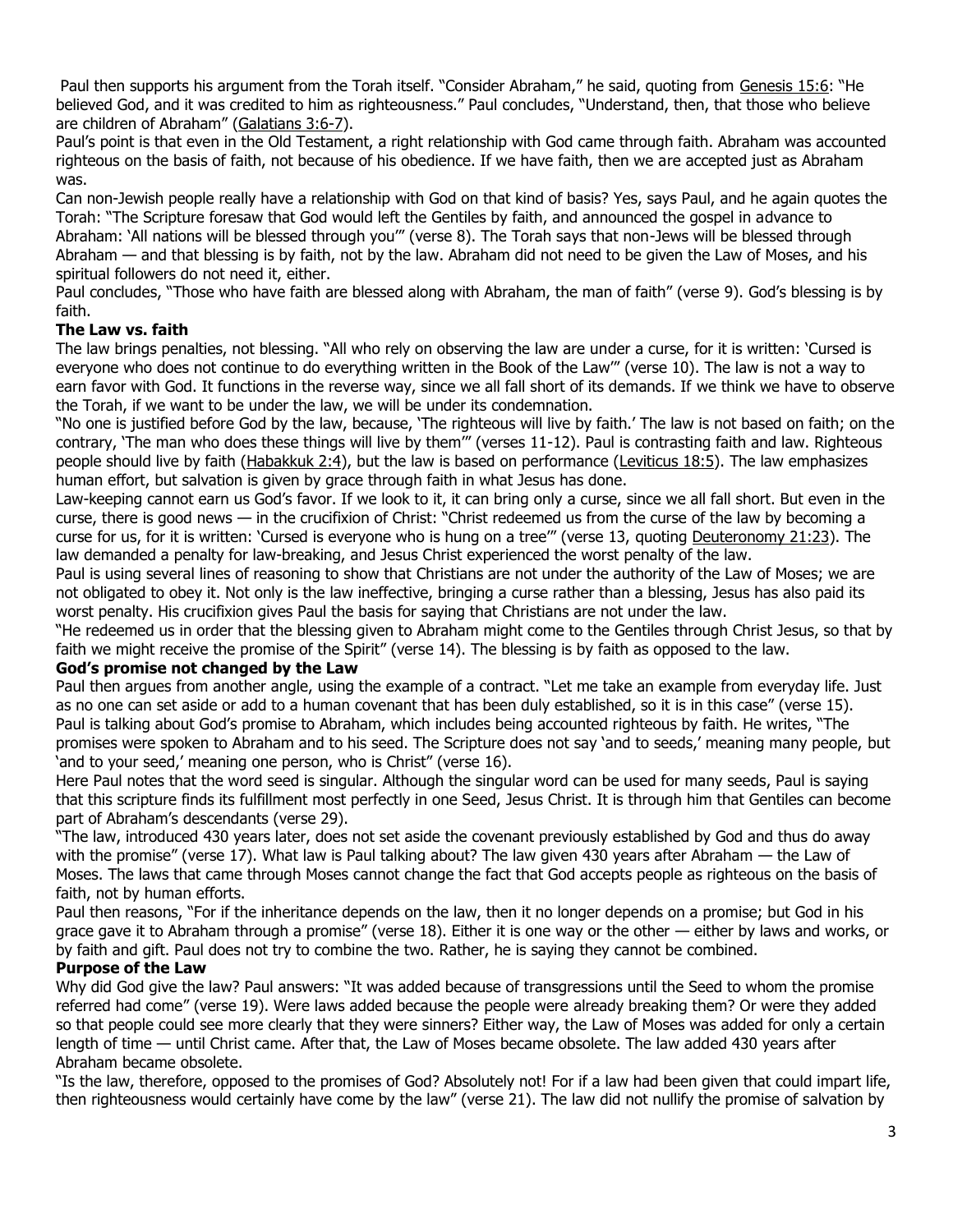faith, for it was not designed as another means of salvation. If there was any way possible for laws to bring us right standing with God, then God would have given us those laws. But the Law of Moses is not designed to give us eternal life.

People who think they can improve their standing with God through the law are misunderstanding its purpose and are not accepting the biblical evidence that salvation is simply by faith, without any role for human efforts. We receive the Spirit by faith and are counted righteous by faith, without any need to add the Law of Moses.

The law cannot give life, because we all fall short of what it requires. "The Scripture declares that the whole world is a prisoner of sin, so that what was promised, being given through faith in Jesus Christ, might be given to those who believe" (verse 22). Instead of giving life, the law prescribes penalties, and the result is that the promise of salvation can come only through God's grace. The law makes it clear that we all fall short and need the salvation that Jesus offers by faith.

But before faith in Christ came, "we [the Jewish people] were held prisoners by the law, locked up until faith should be revealed" (verse 23). The Jews were under the restrictions of the law, under its temporary jurisdiction or custody. "So the law was put in charge to lead us to Christ that we might be justified by faith" (verse 24). The law had authority from Moses until Christ. It showed that humans are prisoners of sin, unable to save themselves through human effort. It showed that salvation can be received only through faith, not by law.

Now that the Law of Moses has fulfilled its purpose, however, it has become obsolete: "Now that faith has come, we are no longer under the supervision of the law" (verse 25). The Torah does not have authority over us. It is not a way to get right with God. It is not a way to enter his kingdom nor a way to stay in his kingdom nor a way to improve our standing with God.

Because of Jesus' crucifixion, our relationship with God depends entirely on faith. "You are all children of God through faith in Christ Jesus" (verse 26).

Since Christ is the descendant of Abraham, and we belong to Christ, then we are also descendants of Abraham and inheritors of the promise of salvation (verse 29). Through faith in Christ, we inherit the promise given to Abraham by faith.

When it comes to inheriting Abraham's promise, there is neither Jew nor Greek — all ethnic groups may inherit. In Christ, even slaves can receive an inheritance from Abraham. In salvation, there is likewise no difference between male and female — all have equal rights to inherit the promise (verse 28).

### **Children now come of age**

In Galatians 4, Paul takes the concept of inheritance into another analogy, to show again that the law was only a temporary authority and that Christians are not obligated to it.

"What I am saying is that as long as the heir is a child, he is no different from a slave, although he owns the whole estate. He is subject to guardians and trustees until the time set by his father. So also, when we were children, we were in slavery under the basic principles of the world" (4:1-3).

If a father died early, he might leave his entire estate to a young child. The child, although the legal owner, would not have authority to run the estate. A temporary trustee would run the estate, would have authority over all the slaves of that estate, and would also have authority over the legal owner, as long as the heir was under age.

Paul then makes the analogy that "we" (apparently including himself and the Jewish people) were under that kind of temporary authority. Just as he earlier said that "we were held prisoners by the law" (3:23), he now says that the Jewish people were like underage children — inheritors who were under authority, just as slaves are.

But the child is not like a slave forever. Eventually a time comes when authority is given to the heir. "When the time had fully come, God sent his Son, born of a woman, born under law, to redeem those under law, that we might receive the full rights of sons" (4:4-5).

Jesus was born under the jurisdiction of the Law, and he redeemed or rescued the Jewish people from the restrictions of the Mosaic law. Now, Jews may receive the full inheritance rights, which implies that they could not inherit under the law. The law could never give them the inheritance, that is, salvation. When Jews come to faith, they are under Christ, not under the law.

### **Gentiles no longer slaves**

Gentiles, who were not under the Law of Moses, also become inheritors through Christ, so at this point Paul begins to use the word you again: "Because you are sons, God sent the Spirit of his Son into our hearts, the Spirit who calls out, 'Abba, Father.' So you are no longer a slave, but a son; and since you are a son, God has made you also an heir" (verses 6-7). Since God had given the Holy Spirit to these Gentile Christians, that was proof that they were his children, with the right to inherit the promise. They were no longer slaves under a restrictive authority. But what kind of slavery had Jesus redeemed them from?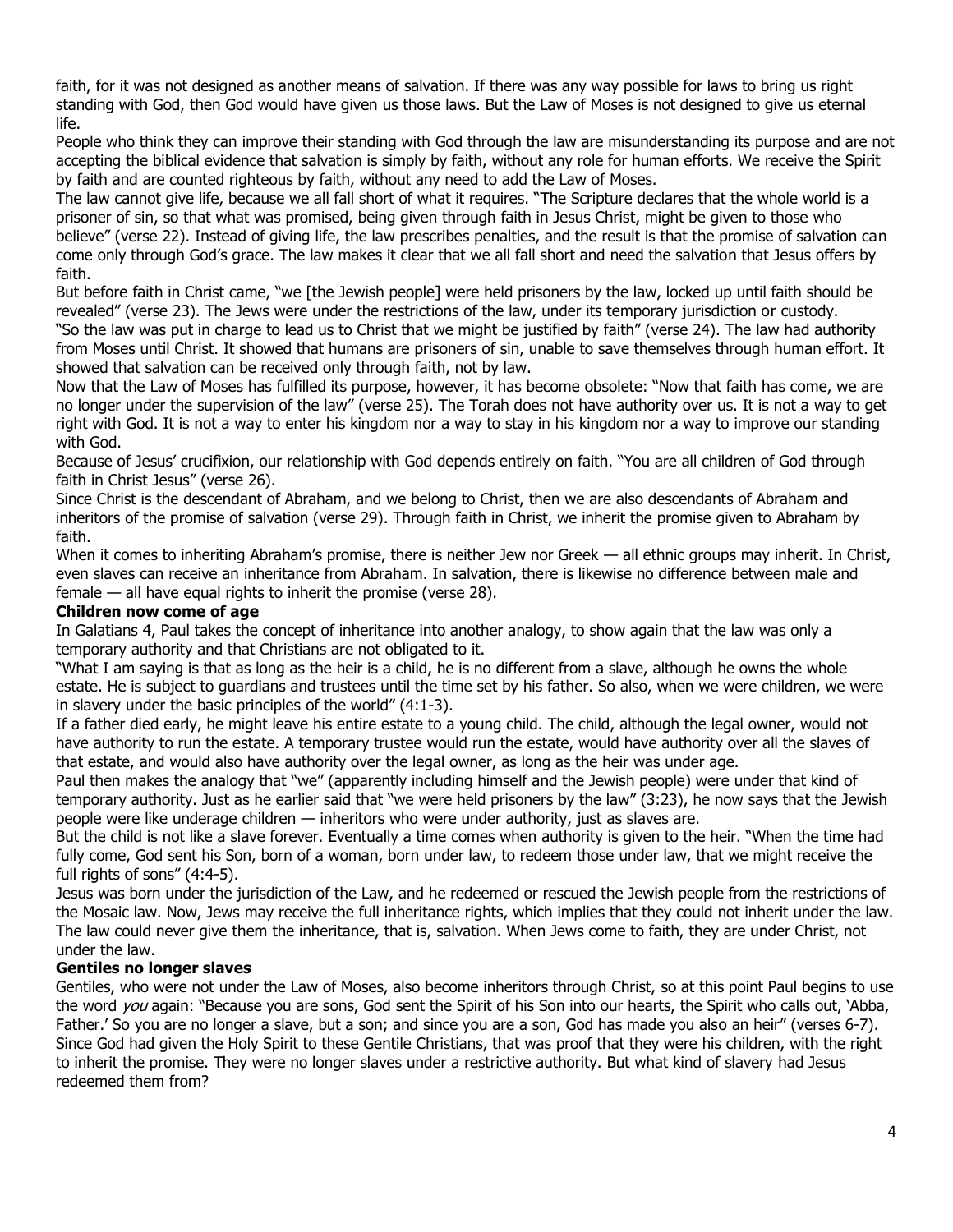Paul explains: "Formerly, when you did not know God, you were slaves to those who by nature are not gods" (4:9). They had been enslaved by pagan religions.

"But now that you know God — or rather are known by God — how is it that you are turning back to those weak and miserable principles? Do you wish to be enslaved by them all over again?" (4:9). The Gentile Christians, having been rescued from slavery, were thinking of returning to bondage. They wouldn't have put it in those words, of course, but Paul is pointing out that this is what it amounts to.

Apparently they were being tempted with a different sort of slavery than what they came out of. They were being told that they had to be circumcised and that they had to obey the Law of Moses (4:21; 5:2-4). They had come out of pagan principles but were in danger of going back into *another* set of rules — another nonfaith approach to religion. (Paul uses the uncommon Greek word *stoicheia* here for principles of the Galatian heresy, the same word he used in 4:3 for the slavery "we" had under the old covenant "basic principles." The context of the letter makes it clear that the slavery the Galatians were falling back into was an obligation to old covenant customs.)

Paul then mentions one way they were falling back into servitude: "You are observing special days and months and seasons and years!" (4:10). In a heresy that involved circumcision and the Law of Moses, it is not difficult to guess what sort of days, months, seasons and years were being advocated. The old covenant said a lot about special times. But if Paul was talking about the special days of Judaism, why didn't he say so? It is because the Galatians were coming out of one religion and into another. Paul used words that applied to both religions to point out the similarities involved. Pagan religions had their special days, months, seasons and years; so did the old covenant. They had a different set of days, but it is similar. The Galatians had come out of religious bondage, and were going back into a religious servitude. So Paul asks: How could you do such a thing? Can't you see how foolish this is? Don't you know that this can enslave you all over again? Paul does not say how they were observing these special days. He did not say they should observe them in a better way or a different way. He just said that the way they were observing them was a form of bondage, of feeling obligated to something that was not obligatory.

## **Paul pleads with them**

"I fear for you," Paul wrote in verse 11, "that somehow I have wasted my efforts on you." In order to win them to Christ, he had become like a Gentile (4:12; 2:14; [1 Corinthians 9:21\)](https://biblia.com/bible/niv/1%20Cor%209.21). Now he urges them to become like he is. With tears, no doubt, Paul remembered how eagerly the Galatians had first believed the gospel he preached. They had joyfully received the gospel with great respect for Paul. That is why Paul is so astonished that they had so quickly believed a different message (4:12-16).

He points out that the false teachers had selfish motives (verse 17), but his sincerity is shown by the fact that he is willing to suffer to help them become more like Christ (verse 19).

### **Son of a slave, or son of promise?**

Paul then moves to an illustration of slavery and promise, taken from the Torah itself: "Tell me, you who want to be under the law, are you not aware of what the law says?" (verse 21). Paul speaks now to people who want to be under the authority of the Torah. This was the heresy he was fighting against.

"For it is written that Abraham had two sons, one by the slave woman and the other by the free woman. His son by the slave woman was born in the ordinary way; but his son by the free woman was born as the result of a promise" (verses 22-23). Paul reminds the readers here of Hagar and Sarah, and the fact that Abraham's blessing was given to Isaac, the child God gave Sarah in a miraculous way. The blessing was given on the basis of grace, not of normal human ability. He then draws a dramatic analogy from this: "These things may be taken figuratively, for the women represent two covenants" (verse 24). The Old Testament does not make this analogy — Paul is creating it for his own purposes. Some might not like the analogy, because it makes Paul's point painfully clear: "One covenant is from Mount Sinai and bears children who are to be slaves: This is Hagar. Now Hagar stands for Mount Sinai in Arabia and corresponds to the present city of Jerusalem, because she is in slavery with her children" (verses 24-25).

Hagar is here associated with the old covenant, the covenant made at Mount Sinai and in Paul's day centered in Jerusalem. This covenant produces slave children, and all who are under the old covenant are in slavery. Paul was flabbergasted as to why the Galatians were being tempted to fall into this slavery (verse 9), an old covenant slavery that included the observance of special days and months and seasons and years (verse 10).

But Christians are not under the old covenant. "The Jerusalem that is above is free, and she is our mother…. Now you, brothers, like Isaac, are children of promise" (verses 26, 28). Christians are children of Abraham's promise, and are free — which means, in this context, free of old covenant restrictions.

### **Eliminate slavery**

Paul then points out another useful application of the analogy: "The son born in the ordinary way [Ishmael] persecuted the son born by the power of the Spirit [Isaac]. It is the same now" (verse 29). That is, the Jewish children of the old